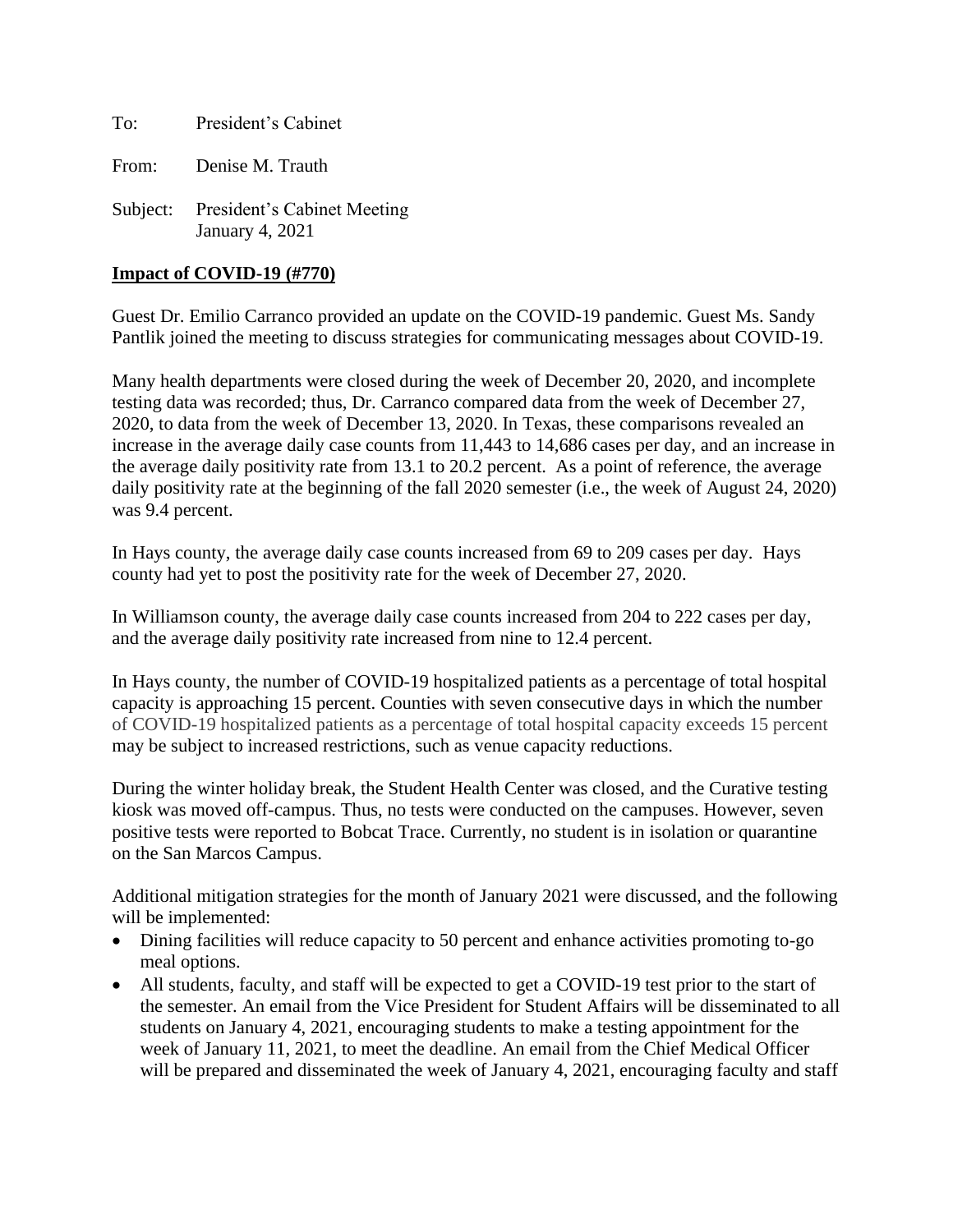to get tested. The Vice Presidents and the Director of Athletics will then follow-up with a personalized message to their respective divisions.

- To keep residence halls safe, students and staff residing/working in residence halls will be required to take a COVID-19 test within seven days prior to their return and then submit their result via an online system. Those with a positive test result will be asked to isolate for 10 days prior to returning to campus and report to **Bobcat Trace**. Those who do not comply ahead of time will be required to take a test upon their arrival and will not be allowed to move into their room until they produce a negative test. Between Sterry Hall and units at Bobcat Village, there is enough capacity to isolate/quarantine about 200 students. Dr. Carranco will meet with staff from the Department of Housing and Residential Life to finalize the testing and enforcement plan for those who reside/work in residence halls. Additional information will be sent later in the week from the Department of Housing and Residential Life to all students living on campus.
- As much physical distancing as possible will be promoted.
	- o Supervisors will continue to be encouraged to reduce workplace density, if possible. Personnel must still be available to students and good customer service must be maintained. Decisions will be left up to individual supervisors, as there is no one-size fits all solution. Suggestions include allowing those who work in shared spaces to work flexible (e.g., flexible in-person work during the week and on weekends) or alternating schedules (a combination of in-person and remote work). The Roadmap includes additional suggestions on temporary ways to reduce workplace density.
	- o Some additional courses have been or are currently in the process of being moved to larger settings to reduce classroom density to less than 50 percent.
	- o Faculty teaching face-to-face classes will be given flexibility to deliver course content remotely for the first two weeks of the spring 2021 semester.
	- o Many large in-person social/co-curricular gatherings or events will not be allowed.
	- o In-person fitness programs, sports club activities, and intramural sports will not be allowed.

Additionally, throughout the spring 2021 semester, random testing will continue to be offered and face coverings will continue to be required.

Provost Bourgeois reported that about 55 percent of courses will be delivered using a face-toface or modified face-to-face modality and 45 percent will be delivered virtually.

Dr. Carranco provided an update on the state of Texas' vaccine distribution plan. Texas State has submitted its application to the Department of State Health Services to become a vaccine provider. Texas State has the capacity to store any of the vaccines and to perform mass vaccinations. Texas State also has several of the target populations within its university community. For these reasons, it is expected that the Department of State Health Services will move quickly to approve Texas State as a vaccine provider. Approval is expected within the next two weeks, with partial distributions following shortly thereafter. It is anticipated that, initially, Texas State will receive two or three smaller allocations followed by larger allocations.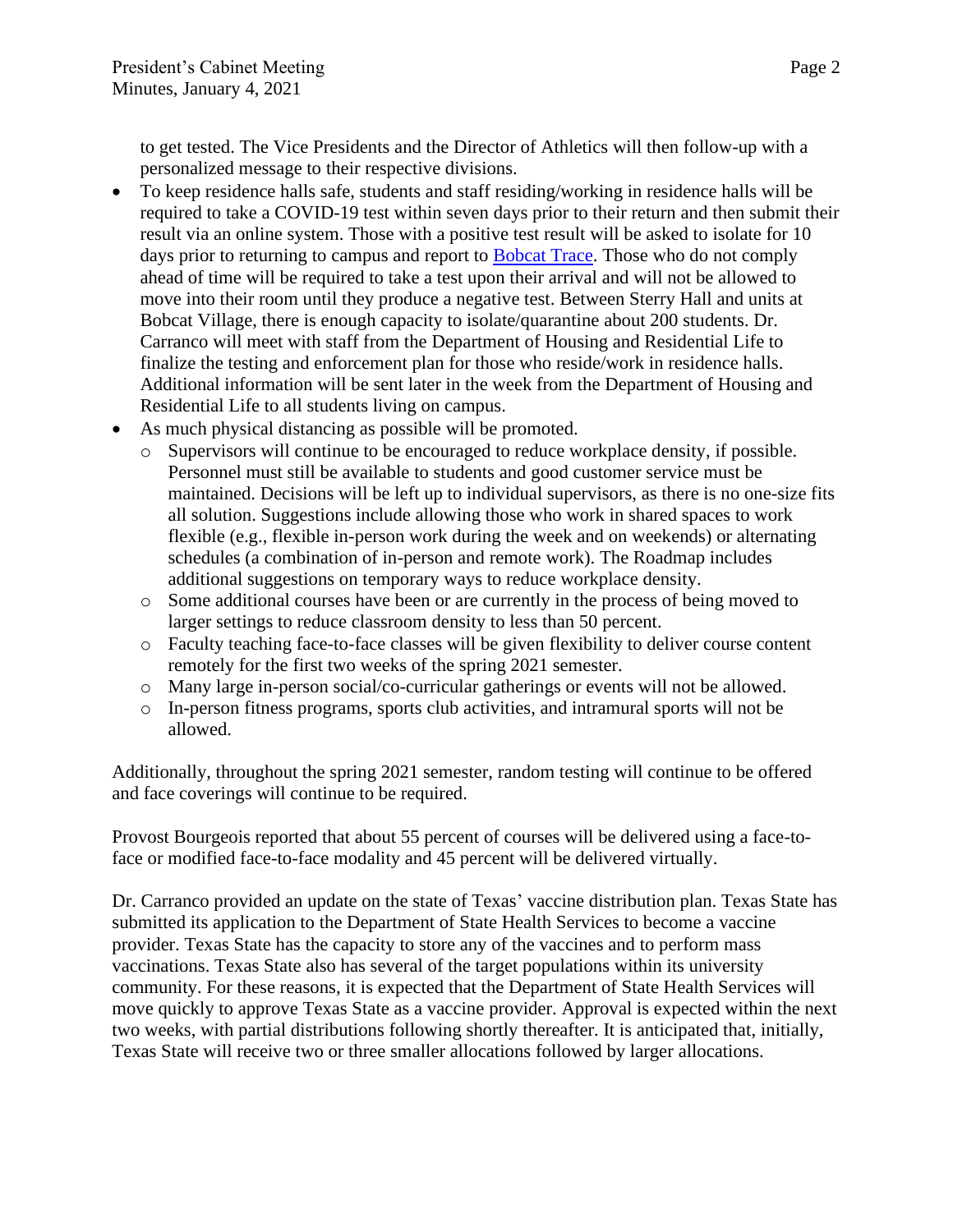Dr. Carranco led a discussion on priority groups, including those who are 65 and older and at risk for COVID-related illness. The Mass Vaccination Planning Work Group will draft a list of priority groups based on the [recommendations of the Texas Department of State Health Services](https://nam04.safelinks.protection.outlook.com/?url=https%3A%2F%2Fwww.dshs.state.tx.us%2Fcoronavirus%2Fimmunize%2Fvaccine.aspx&data=04%7C01%7CLisaLloyd%40txstate.edu%7C6e27226346564fc7b0f608d8b262e307%7Cb19c134a14c94d4caf65c420f94c8cbb%7C0%7C0%7C637455485306901016%7CUnknown%7CTWFpbGZsb3d8eyJWIjoiMC4wLjAwMDAiLCJQIjoiV2luMzIiLCJBTiI6Ik1haWwiLCJXVCI6Mn0%3D%7C1000&sdata=fJC%2F39r4dV0OpjuvzgWDK2nX0k5l1B%2FA1nKnmHOs0W0%3D&reserved=0) for President's Cabinet members' review.

The Roadmap will be updated to reflect the enhanced health and safety guidelines and changes to both the quarantine protocol and travel guidelines. The Dashboard will also be updated to include additional metrics (i.e., number of students in isolation and quarantine) and information (e.g., links to Travis county and Bexar county dashboards).

The CDC has revised its list of underlying medical conditions that place individuals at increased risk for severe illness from COVID-19. Recent data indicates an increased risk of severe illness among persons with Down Syndrome from COVID-19. Dr. Carranco will work with the ADA Compliance Coordinator and the Director of Disability Services to update the current criteria for workplace and academic accommodations.

Dr. Carranco sought clarification on COVID-19 related workplace modifications. For those who were granted accommodations, their accommodations were extended through May 31, 2021. There is no deadline for seeking accommodations.

The COVID-19 communication strategy was discussed and will be executed over the next several weeks. Messaging will: address the expected increase in daily case counts due, in part, to the surge following recent holiday celebrations and ramped up testing; explain why positivity rates are a better indicator of current COVID-19 conditions rather than case counts; and delineate additional strategies set in motion to mitigate the spread. Dr. Carranco is leading efforts to develop a vaccine webpage. A town hall meeting will be held later in January 2021 to update faculty and staff on the COVID-19 response plan. This will provide an opportunity to address questions they may have about vaccination plans or mitigation measures.

## **President's Update (#556)**

President Trauth announced that Dr. Cynthia Hernandez will be joining the President's Cabinet and attending the January 11, 2021, President's Cabinet meeting. President Trauth expressed her sincere appreciation to Dr. Mary Ellen Cavitt for serving as Interim Vice President for Student Affairs since June 1, 2020.

## **Significant Issues (#01)**

Provost Bourgeois provided an update on the latest COVID Stimulus Bill Federal Funding bill for fiscal year 2021. Mr. Algoe suggested that President Cabinet members review an American Association of Community Colleges document titled "Coronavirus Response and Relief Supplemental Appropriations Act Institutional Funding – Frequently Asked Questions" for additional information.

Provost Bourgeois provided an update on spring 2021 enrollment.